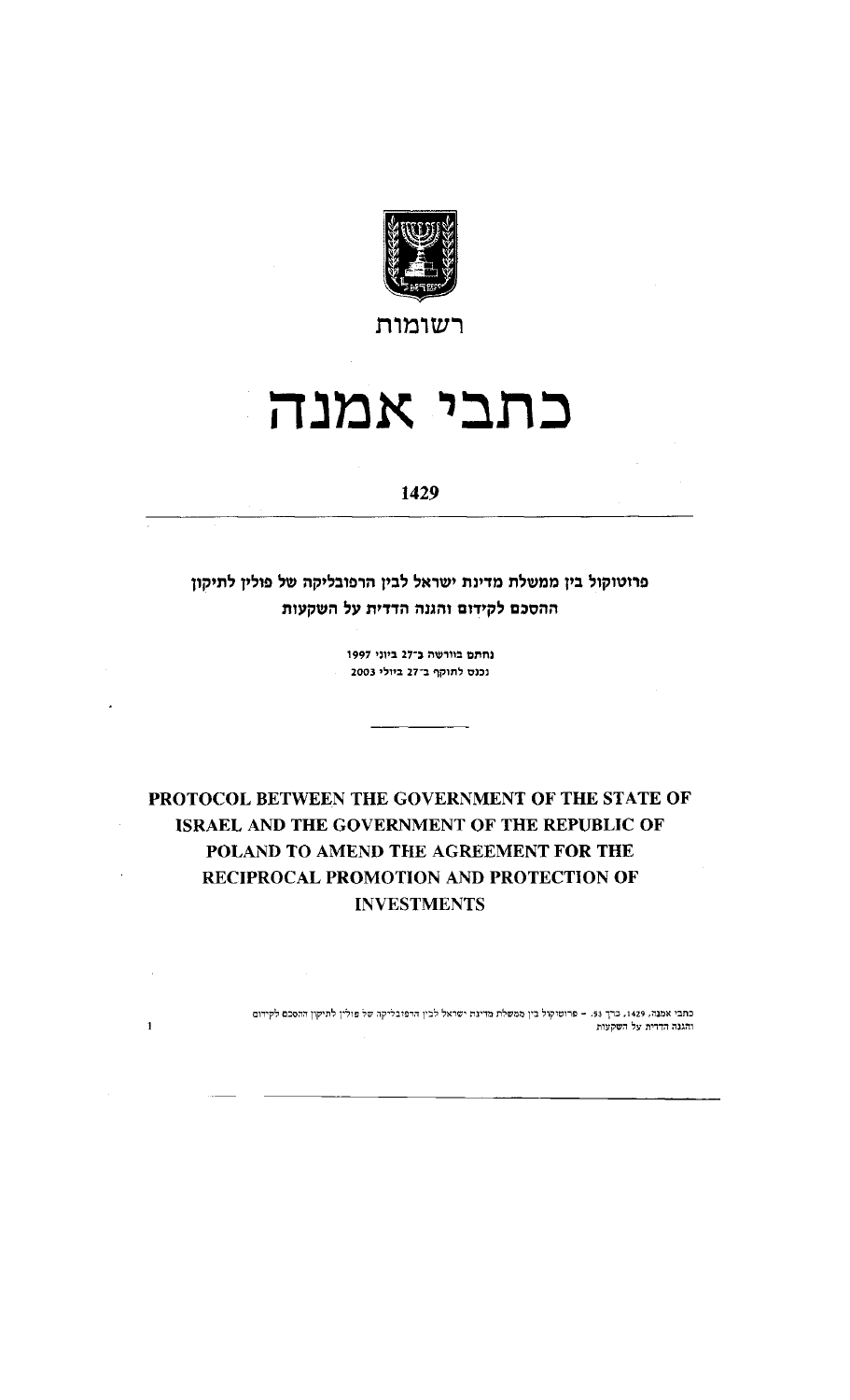The Government of the State of Israel and the Government of the Republic of Poland to amend the Agreement for the Reciprocal Promotion and Protection of Investments

DESIRING to conclude a Protocol to amend the Agreement between the Government of the State of Israel and the Government of the Republic of Poland, for the Reciprocal Promotion and Protection of Investments, signed in Jerusalem on May 22, **1991,** 

HAVE AGREED as follows:

#### **Articl e 1**

Article **6** shall be deleted and eplaced by the following wording:

1. Each Contracting Party in whose territory investments have been made by investors of the other Contracting Party shall grant those investore the free transfer of the payments in freely convetible currency relating to these . investments, in particular, though not exclusively:

 **ממשלת מדינת ישראל וממשלת הרפובליקה של פולין לתיקון ההסכם לקידום והגנה הדדית על השקעות**

 **ברצותן לעשות פרוטוקול לתיקון ההסכם בין ממשלת הרפובליקה של פולין להיות ממשלת מדינת ישראל, לקידום והגנה הדדית על השקעות שנחתם בירושלים ב־22 במאי ,1991**

 **הסכימו לאמור:**

#### **ס עיף 1**

 **סעיף 6 יימחק ויוחלף ע״י הנוסח הבא:**

 **.1 כל צד מתקשר שבשטחו נעשו השקעות ע״י משקיעים של הצד המתקשר האחר יעניק למשקיעים אלה את ההעברה החופשית של התשלומים במטבע הניתן להמרה חופשית הקשורים להשקעות אלה, בעיקר, אם כי לא באופןיבלעדי:**

Rząd Państwa Izrael i Rząd Rzeczypospolitej Polskiej (zwane dalej "Umawiającymi się Stronami") pragnąc zawrzec Protokół zmieniający Umowę między Rządem Państwa Izrael a Rządem Rzeczypospolitej Polskiej, podpisaną w Jerozolimie dnia 22 maja 1991 roku. **uzgodnily co nast^puje:** 

#### **Artykul I**

Skreśla się artykuł 6 i nadaje mu się następujące brzmienie:

1. Każda Umawiająca się Strona, na terytorium której dokonane zostały inwestycje przez *mwestorow drugiej Umawiającej się Strony*, gwarantuje takim inwestorom swobodny transfer w wolnowymienialnej wałucie płatności związanych z takimi mwestycjami, a w szczególności. lecz nie wyłącznie:

כתבי אמנה, 1429, כרך 53. – פרוטוקול בין ממשלת מדינת ישראל לבין הרפובליקה של פּוּלין לתיקון ההסכם  **2 לקידום ׳הגנה הדדית על השקעות**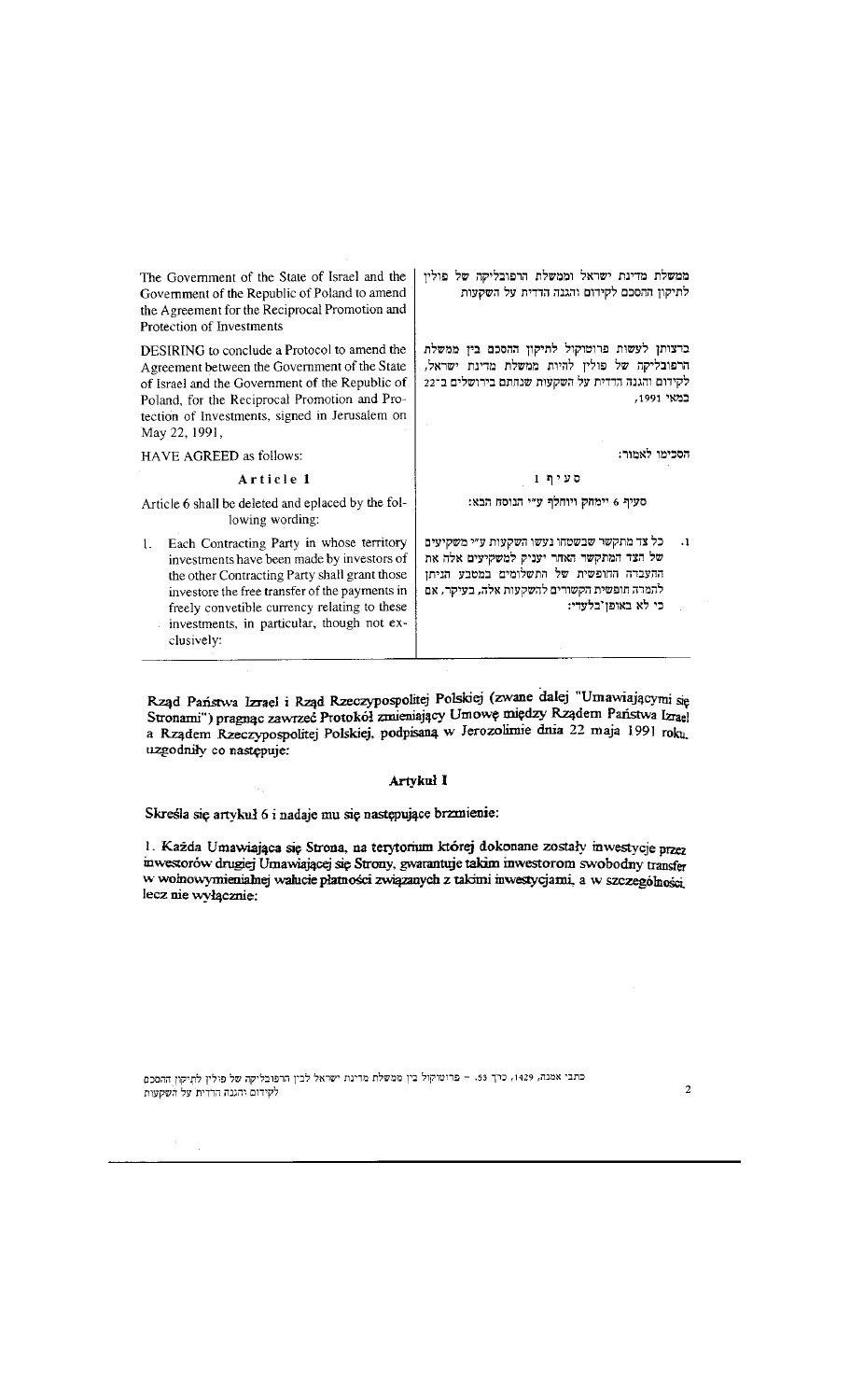|    | a)                                                                                      | the capital and additional sums neces-<br>sary for the maintenance and develop-<br>ment of the investment;                                                                                                                       | ההון והסכומים הדרושים לקיום ההשקעה<br>۰Χ<br>ולפיתוחה;                                                                                 |  |
|----|-----------------------------------------------------------------------------------------|----------------------------------------------------------------------------------------------------------------------------------------------------------------------------------------------------------------------------------|---------------------------------------------------------------------------------------------------------------------------------------|--|
|    | b)                                                                                      | returna, including but not limited to:<br>dividends, profits, interests, capital<br>gains, royalties and fees;                                                                                                                   | תשואות, כולל, אך בלי להגביל, דיבידנדים,<br>د.<br>רווחים, ריבית, רווחי הון, תמלוגים ושכר;                                              |  |
|    | c)                                                                                      | funds in repayment of loans regularly<br>contracted and cumented and directly<br>related to a specific investment;                                                                                                               | כספים שהם החזרי הלוואות שנעשו ותועדו<br>$\ddot{\phantom{a}}$<br>רגיל וקשורים<br>להשקעת<br>שירות<br>בחוזה<br>מסוימת:                   |  |
|    | đ)                                                                                      | the proceeds from a total or partial li-<br>quidation of an investment;                                                                                                                                                          | ההכנסות מחיסות מלא או חלקי של השקעה:<br>.7                                                                                            |  |
|    | e)                                                                                      | compensations provided for in Articles<br>4 and $5$ ;                                                                                                                                                                            | פיצויים לפי הוראות סעיפים 4 ו־5;<br>٦.                                                                                                |  |
|    | f)                                                                                      | the earnings of nationals of one Con-<br>tracting Party who are allowed to work<br>in conformity with the existing laws<br>and regulations - in connection with an<br>investment in the territory of the Con-<br>tracting Party. | הכנסות של אזרחי צד מתקשר אחד המורשים<br>$\cdot$<br>לעבוד בהתאם לחוקים ולתקנות הקיימים,<br>בקשר להשקעה בשטח ארצו של הצד המתקשר<br>האחר |  |
| 2. | Transfers shall be effected without undue<br>delay in the convertible currency in which |                                                                                                                                                                                                                                  | העברות תתבצענה בלי עיכוב במטבע בר ההמרה שבו<br>$\cdot$ <sup>2</sup><br>הושקע ההון במקור או בכל מטבע בר המרה אחר                       |  |

 $\ddot{\phantom{a}}$ 

a) kapitału i kwot dodatkowych niezbędnych dla utrzymania i rozszerzenia inwestycji:

**b) przychodöw. w tym, lecznie ograniczonych do: dywidemd, zysköw, odsetek. zysköw ze zbycia majqtku, naleznosci liceacyjnych i hoaorariöw;** 

**c) kwot na splaty pozyczek legainie zaciqgniptych, udokumentowanych i zwi^2anych bezposrednio z dang mwestycjg;** 

**d) wpiywöw z calkowitej lub czpsciowej Ukwidacji inwestygi:** 

**e) odszkodowan pizewidzianych w artykulacb 4 15:** 

f) zarobków obywateli jednej z Umawiających się Stron dopuszczonych do pracy w związku z inwestycją na terytorium drugiej Umawiającej się Strony, zgodnie z jej ustawodawstwem **i przepisami.** 

**2. Transfeiy bpd^ dokonywane bez zbpdnej zwioki w walucie wymienialnej. w ktörej kapital**  został pierwotnie zainwestowany lub w każdej innej walucie wymienialnej uzgodnionej

> **כתבי אמנה, ,1429 כרך .53 - פרוטוקול בין ממשלת מדינת ישראל לביןי הרפובליקה של פולין לתיקון ההסכם לקידום והגנה הדדית על השקעות**

**3**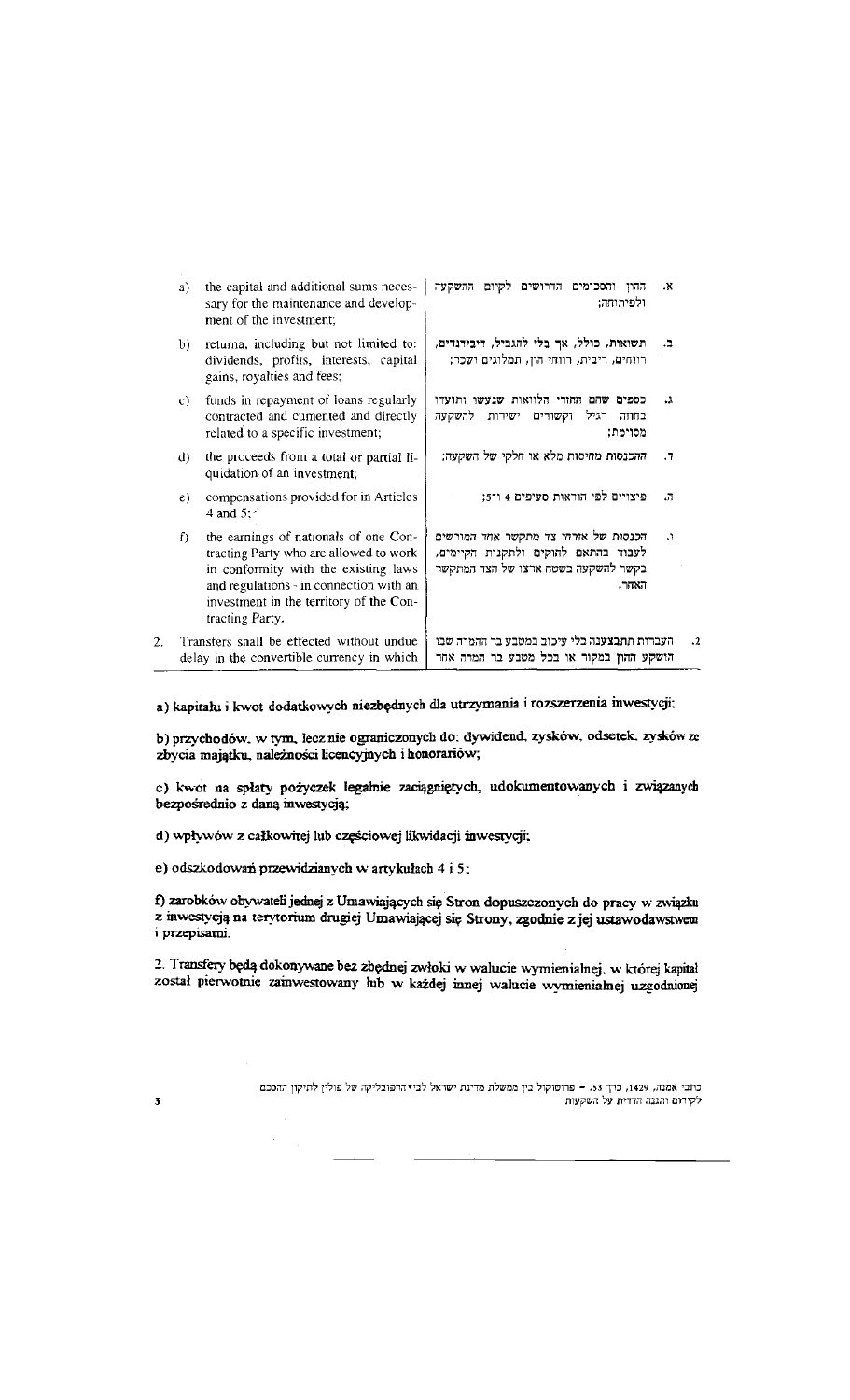the capital was orignally invested or in any other convertible currency agreed by the investor and the contracting Party concerned at the prevailing market exchange rate at the date of transfer, provided that the investor has complied with all his fiscal obligations and that the repatriation is in accordance with the exchange procedures established by the Contracting Party in whose territory the investment was made. In the event the exchange control pro-

cedures of one Contracting Party are modified, that Contracting Party guaantees that such modifications shall not adversely affect thrights to repatriste investments and returns, as were in force at the time the investment was made. However, if the said modifications grant new investments and returns more favourable terms than were in force at the time the investment was made, the more favourable terms shall apply.

 **המסוכם על המשקיע ועל הצד המתקשר הנוגע בדבר בשער החליפין הקיים בשוק בתאריך ההעברה, בתנא־ שהמשקיע מילא את כל התחייבויותיו הפיסקליות ושההחזרה היא בהתאם לנהלי החליפין שקבע הצד המתקשר שבשסח ארצו נעשתה ההשקעה.**

 **במקרה שחל שינוי בנהלי הפיקוח על החליפין של צד מתקשר אחד, אותו צד מתקשר יערוב לכך שהשינויים האמורים לא יפגעו לרעה בזכויות להחזרת השקעות ותשואות, כפי שהיו בתוקף במועד ביצוע ההשקעה. אולם אם השינויים האמורים מעניקים להשקעות זלתשואות חדשות תנאים נוחים יותר שהיו בתוקף במועד ביצוע ההשקעה, יחולו התנאים הנוחים יותר.**

między mwestorem a zamteresowaną Urnawiającą się Stroną według przeważającego kursu **wymianv w dniu transferu. pod warunkiem. ze tnwestor spefaii wszystkie zobowiazama podatkowe i ze transfer bpdzie dokoiiywany zgodnie** *z* **procedure ustalona przez Umawiajaca sip Strone. na ktorej inwestycja zostaia dokonana.** 

W przypadku zmiany przepisów dewizowych jednej z Umawiających się Stron. dana Umawiającą się Strona gwarantuje. że takie zmiany nie naruszą prawa do transferu inwestycji **i przychodow, jakie tstnialo w czasie dokonania mwestycji. Jednakze. jezeli takie zmiany bpd? gwaramowac nowym mwestycjom i przychodom bardziej korzystne warunki niz te. ktore**  obowiązywały w czasie dokonywania inwestycji. to będą miały zastosowanie warunki **bardziej korzystne.** 

**- פרוטוקול בין ממשלת מדינת ישראל לבין הרפובליקה של פולין לתיקון ההסכם כתבי אמנה, ,1429 כרך .53 לקידום והגנה הדדית על השקעות**

**4**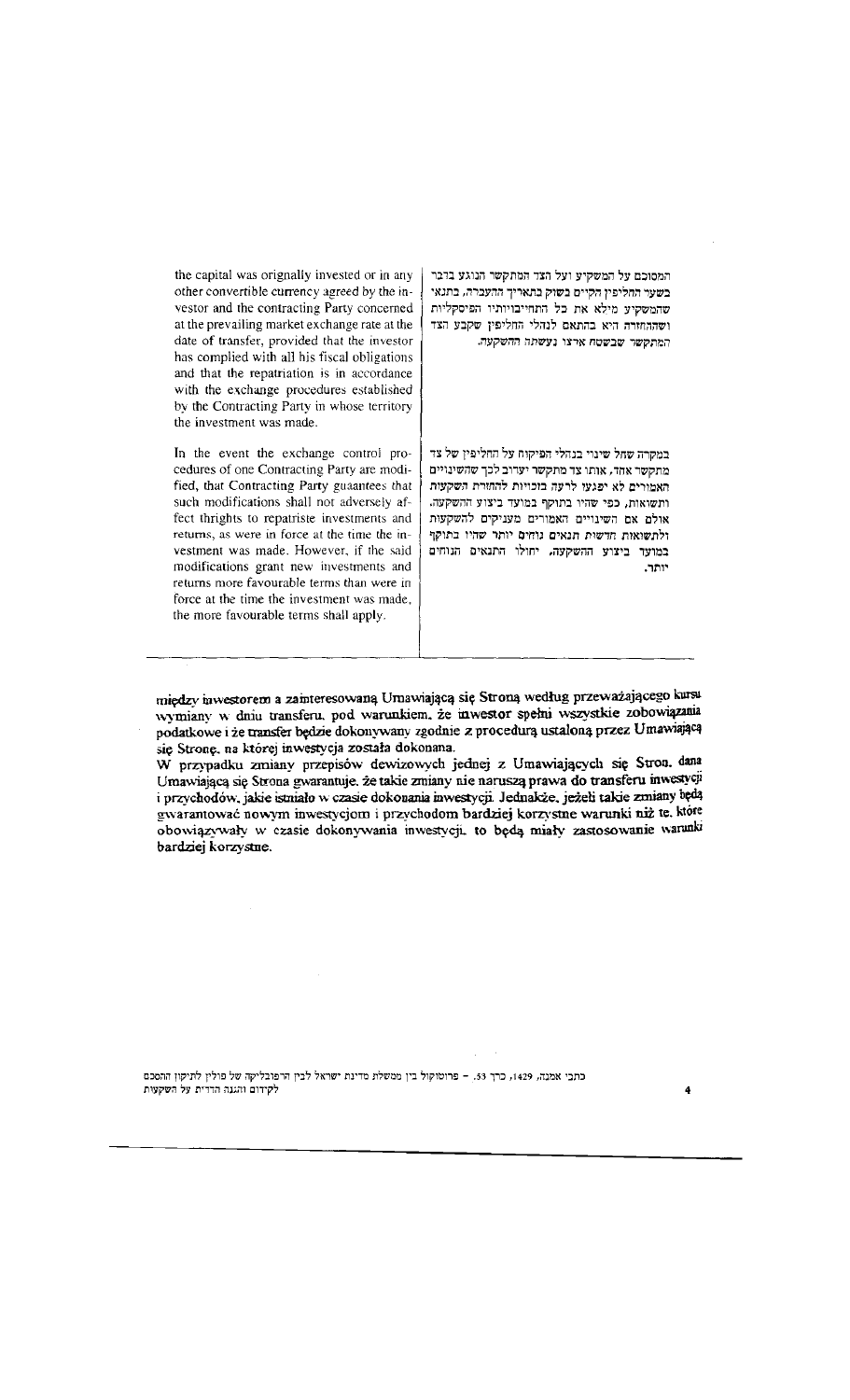| The Contractin Parties unertake to accord to<br>transfers referred to in paragraphs 1 and 2 of<br>this Article a treatment no less favourable<br>than that accorded to trasnsfers originating<br>from investments made by investors of any<br>third State. | הצדדים המתקשרים מקבלים על עצמם להעניק<br>. . 3<br>להעברות המאוזכרות בס״ק 1 ו־2 לסעיף זה יחס נוח<br>לא פחות מזה המוענק להעברות שמקורן בהשקעות<br>שנעשו ע״י משקיעים של כל מדינה שלישית. |  |
|------------------------------------------------------------------------------------------------------------------------------------------------------------------------------------------------------------------------------------------------------------|---------------------------------------------------------------------------------------------------------------------------------------------------------------------------------------|--|
| Article II                                                                                                                                                                                                                                                 | סעיף 2                                                                                                                                                                                |  |
| Each Contracting Pary shall notify the other                                                                                                                                                                                                               | כל צד מתקשר יודיע לצד המתקשר האחר בכתב                                                                                                                                                |  |

try into force of this Protocol.

in paragraph **1.** 

**5** 

Investments is in force.

**2.** This Protocol, which shall form an integral part of the Agreement, shall enter into force on the date of the later notificaton referred to

**3.** This Protocol shall - with respect to he provisions named in Articl **I** of this protocol remain in force as long as the Agreement for the Reciprocal Promotion and Protection of

- Contracting Party in writing through diplomatic channels of the completion of its internal legal procedures required for the en- **.1 כל צד מתקשר יודיע לצד המתקשר האחר בכתב בצינורות הדיפלומטיים על השלמת הנהלים המשפטיים הנפימייס שלו הדרושים לכניסתו לתוקף של פרוטוקול זה.**
	- **.2 פרוטוקול זה, אשר יהווה חלק בלתי נפרד מן ההסכם, ייכנס לתוקף בתאריך ההודעה המאוחרת יותר המאוזכרת בס״ק .1**
	- **.3 פרוטוקול זה, בזיקה להוראות הנזכרות בסעיף 1 לפרוטוקול זה, יישאר בתוקף כל עוד ההסכם לקידום ולהגנה הדדית של השקעות נמצא בתוקף.**
- 3. Umawiające się Strony zobowiązują się przyznać transferom, o których mowa w ustępach

**112 tego artyjcuhj, traktowanie nie mniej korzystne** *viz* **przyznane transferom pochodz^cym 2 inwestycji dokonanych przez mwestordw jakiegokolwiek paristwa trzeciego.** 

#### **Artykul II**

1. Każda Umawiająca się Strona pomformuje pisemnie w drodze dyplomatycznej drugą Umawiającą się Stronę, że jej wewnętrzne procedury prawne wymagane dla wejścia w życie **nioiejszego Protokohi** *zostefy* **spe&ione.** 

2. Niniejszy Protokół, który stanowi integralną część Umowy wejdzie w życie w dniu **otrzymania pozniejszej notyfikacji, 0 ktorej mowa w ustppie 1.** 

**3. Niniejszy Protokol pozostanie w mocy w zakresie postanowien artykuhi I nioiejszego Protokoiu tak (Hugo, jak dtogo pozostanie w mocy Umowa 0 Wzajemnym Popieraniu i Ockronie Inwestycji** 

> **כתבי אמנה, ,1429 כרך .53 - פרוטוקול בין ממשלת מדינת ישראל לב־ן הרפובליקה של פולין לתיקון ההסכם לקידום והגנה הדדית על השקעות**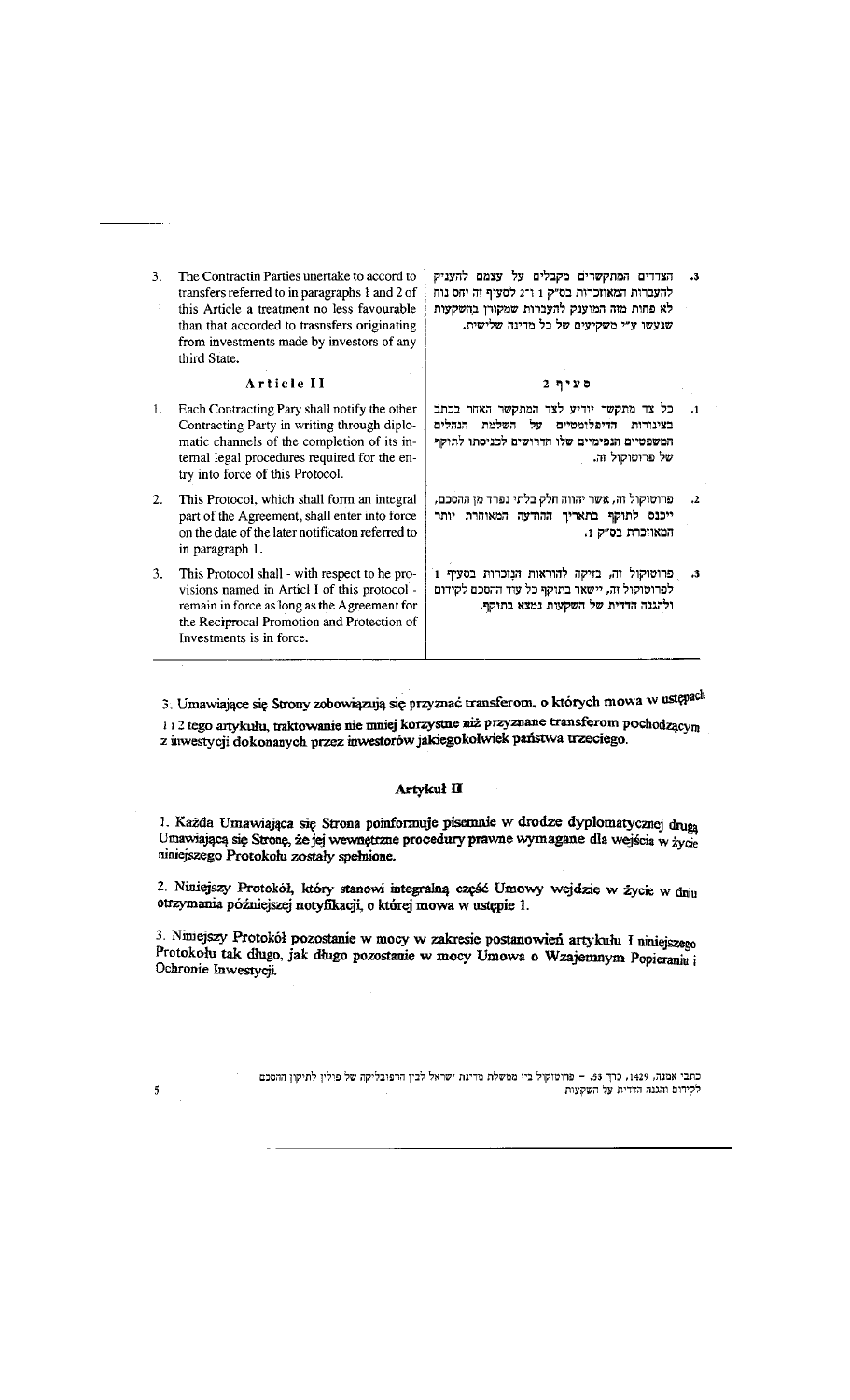|                                                                                  | Article III                                                                                                                                                                                                                                                           | סעיף 3                                                                                                                                                                                               |                                                    |  |
|----------------------------------------------------------------------------------|-----------------------------------------------------------------------------------------------------------------------------------------------------------------------------------------------------------------------------------------------------------------------|------------------------------------------------------------------------------------------------------------------------------------------------------------------------------------------------------|----------------------------------------------------|--|
| lish text shall prvail.                                                          | Done in duplicate in this $27th$ day of June 1997,<br>which corresponds to the $22^{nd}$ day of Sivan 5757,<br>each in the Hebrew, Polish and English lan-<br>guagges, all three texts being equally authentic.<br>In case of differences in interpretation, the Eng- | נעשה בשני עותקים בוורשה ביום כ״ב בסיוון התשנ״ז,<br>שהוא יום 27 ביוני 1997, כל אחד בשפות הפולנית,<br>העברית והאנגלית, ולכל שלושת הגוסחים דין מקור שווה.<br>במקרה של הבדלי פרשנות, יכריע הנוסח האנגלי. |                                                    |  |
| For the Governement<br>of the State of Israel<br>Mr. Gershon Zohar<br>Ambassador | For the Government<br>of the Republic of Poland<br>Mr. Janusza Kaczurbe<br>Deputy Minister<br>of Economy                                                                                                                                                              | בשם ממשלת<br>הרפובליקה של פולין<br>Mr. Janusza Kaczurbe<br>סגן שר הכלכלה                                                                                                                             | בשם ממשלת<br>מדינת ישראל<br>מר גרשון זוהר<br>שגריר |  |

### **Artykui III**

Sporządzono w dwóch egzemplarzach w Warszawie, dnia<del>4. f. 02.2017.00</del>21997 *roku*, co odpowiada 2.2. Suram, SIS X raku każdy w językach polskim, hebrajskim i angielskim. **przy c2ym wszystkie trzy teksty s\$ jednakowo autentyczne. W przypadku rozbiezno&i przy intetpretacji przewaza jpzyk angielski** 

Tohar

**; 21a Rz^d**  Państwa Izrael

**ZaRzgd RzeczypospoHtej Polskiej** 

כתבי אמנה, 1429, כרך 53. - פדיטוקול בין ממשלת מדינת ישראל לבין הרפובליקה של פולין לתיקון ההסכם  **6 לקידום והגנה הדדית על השקעות**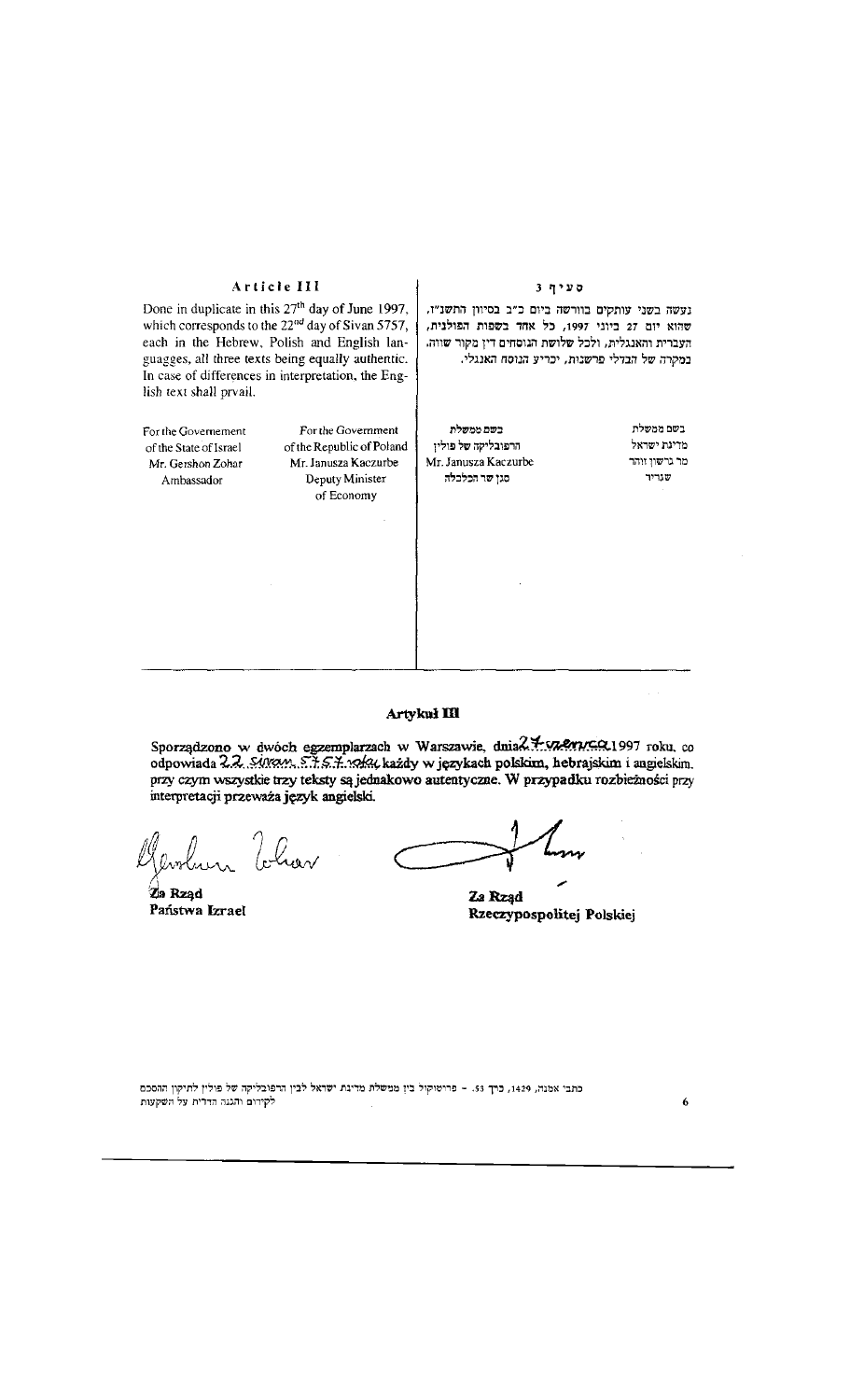$\label{eq:1} \begin{array}{lllllllll} \hspace{-0.2cm} \begin{array}{lllllllllllllllllll} \hspace{-0.2cm} \text{and} & \hspace{-0.2cm} \text{and} & \hspace{-0.2cm} \text{and} \hspace{-0.2cm} \text{and} \hspace{-0.2cm} \text{and} \hspace{-0.2cm} \text{and} \hspace{-0.2cm} \text{and} \hspace{-0.2cm} \text{and} \hspace{-0.2cm} \text{and} \hspace{-0.2cm} \text{and} \hspace{-0.2cm} \text{and} \hspace{-0.2cm} \text{and} \hspace{-0.2$ والمتحسس والمحاور  $\omega_{\rm{eff}}(\omega_{\rm{eff}}) = \omega_{\rm{eff}}(\omega_{\rm{eff}}) \, , \label{eq:omega}$  $\sim$  1000 m and an algorithm and algorithm and algorithm 

 $\label{eq:2} \frac{1}{\sqrt{2}}\sum_{i=1}^n\frac{1}{\sqrt{2}}\sum_{i=1}^n\frac{1}{\sqrt{2}}\sum_{i=1}^n\frac{1}{\sqrt{2}}\sum_{i=1}^n\frac{1}{\sqrt{2}}\sum_{i=1}^n\frac{1}{\sqrt{2}}\sum_{i=1}^n\frac{1}{\sqrt{2}}\sum_{i=1}^n\frac{1}{\sqrt{2}}\sum_{i=1}^n\frac{1}{\sqrt{2}}\sum_{i=1}^n\frac{1}{\sqrt{2}}\sum_{i=1}^n\frac{1}{\sqrt{2}}\sum_{i=1}^n\frac{1$ 

 $\frac{1}{2} \int_{\mathbb{R}^2} \frac{1}{\sqrt{2}} \, \mathrm{d} x$ 

 $\label{eq:2.1} \frac{1}{\sqrt{2}}\sum_{i=1}^n\frac{1}{\sqrt{2}}\sum_{i=1}^n\frac{1}{\sqrt{2}}\sum_{i=1}^n\frac{1}{\sqrt{2}}\sum_{i=1}^n\frac{1}{\sqrt{2}}\sum_{i=1}^n\frac{1}{\sqrt{2}}\sum_{i=1}^n\frac{1}{\sqrt{2}}\sum_{i=1}^n\frac{1}{\sqrt{2}}\sum_{i=1}^n\frac{1}{\sqrt{2}}\sum_{i=1}^n\frac{1}{\sqrt{2}}\sum_{i=1}^n\frac{1}{\sqrt{2}}\sum_{i=1}^n\frac$ 

 $\label{eq:2} \frac{1}{\sqrt{2}}\int_{0}^{\infty}\frac{1}{\sqrt{2\pi}}\left(\frac{1}{\sqrt{2\pi}}\right)^{2}d\mu$ 

 $\frac{1}{\sqrt{2}}$